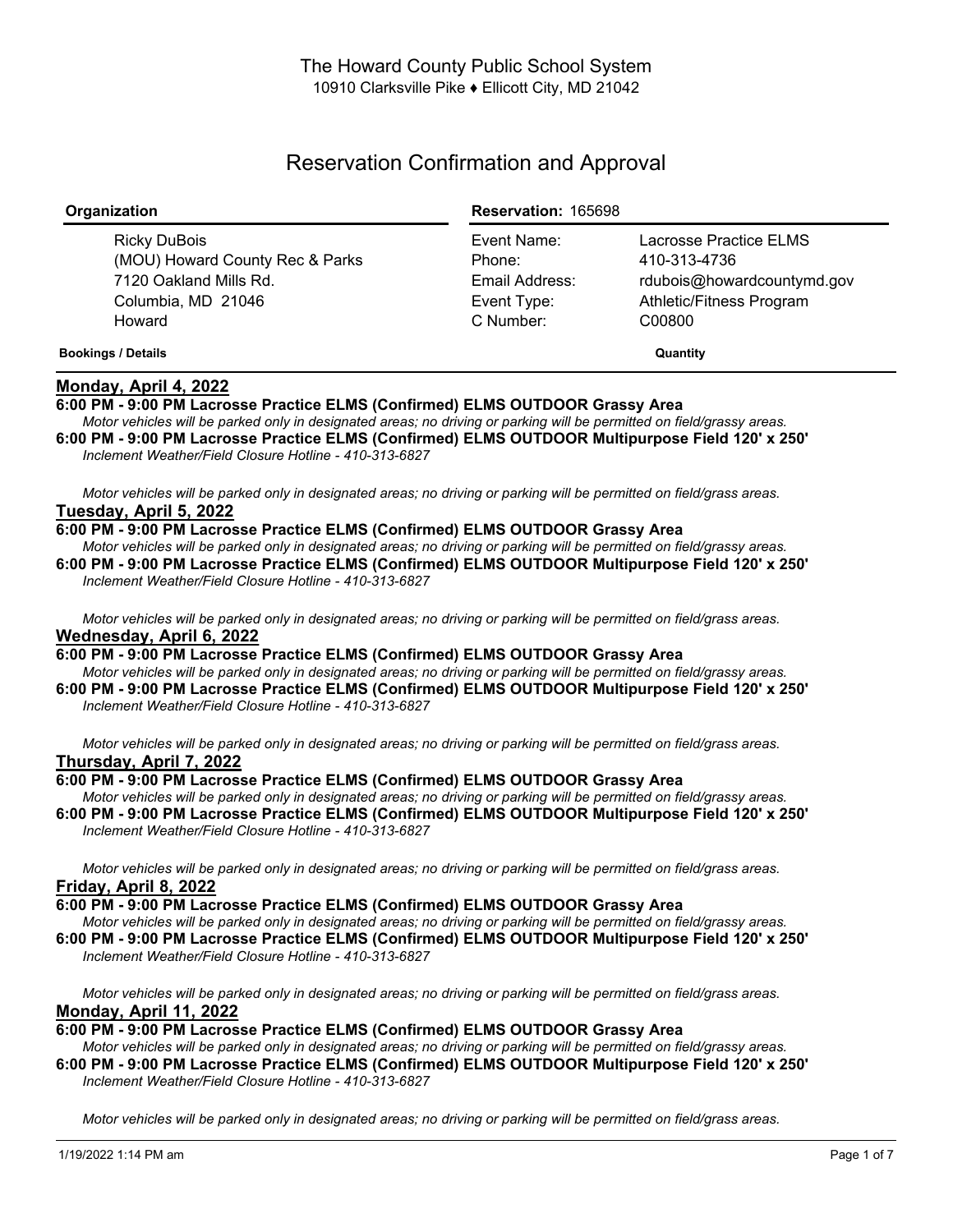### **Tuesday, April 12, 2022**

#### **6:00 PM - 9:00 PM Lacrosse Practice ELMS (Confirmed) ELMS OUTDOOR Grassy Area**

Motor vehicles will be parked only in designated areas; no driving or parking will be permitted on field/grassy areas. **6:00 PM - 9:00 PM Lacrosse Practice ELMS (Confirmed) ELMS OUTDOOR Multipurpose Field 120' x 250'** *Inclement Weather/Field Closure Hotline - 410-313-6827*

<u> 1989 - Andrea Andrea Andrea Andrea Andrea Andrea Andrea Andrea Andrea Andrea Andrea Andrea Andrea Andrea Andr</u>

Motor vehicles will be parked only in designated areas; no driving or parking will be permitted on field/grass areas. **Wednesday, April 13, 2022**

**6:00 PM - 9:00 PM Lacrosse Practice ELMS (Confirmed) ELMS OUTDOOR Grassy Area** Motor vehicles will be parked only in designated areas; no driving or parking will be permitted on field/grassy areas. **6:00 PM - 9:00 PM Lacrosse Practice ELMS (Confirmed) ELMS OUTDOOR Multipurpose Field 120' x 250'**

*Inclement Weather/Field Closure Hotline - 410-313-6827*

Motor vehicles will be parked only in designated areas; no driving or parking will be permitted on field/grass areas. **Thursday, April 14, 2022**

**6:00 PM - 9:00 PM Lacrosse Practice ELMS (Confirmed) ELMS OUTDOOR Grassy Area** Motor vehicles will be parked only in designated areas; no driving or parking will be permitted on field/grassy areas. **6:00 PM - 9:00 PM Lacrosse Practice ELMS (Confirmed) ELMS OUTDOOR Multipurpose Field 120' x 250'**

*Inclement Weather/Field Closure Hotline - 410-313-6827*

Motor vehicles will be parked only in designated areas; no driving or parking will be permitted on field/grass areas. **Tuesday, April 19, 2022**

**6:00 PM - 9:00 PM Lacrosse Practice ELMS (Confirmed) ELMS OUTDOOR Grassy Area** Motor vehicles will be parked only in designated areas: no driving or parking will be permitted on field/grassy areas.

**6:00 PM - 9:00 PM Lacrosse Practice ELMS (Confirmed) ELMS OUTDOOR Multipurpose Field 120' x 250'** *Inclement Weather/Field Closure Hotline - 410-313-6827*

Motor vehicles will be parked only in designated areas; no driving or parking will be permitted on field/grass areas. **Wednesday, April 20, 2022**

**6:00 PM - 9:00 PM Lacrosse Practice ELMS (Confirmed) ELMS OUTDOOR Grassy Area** Motor vehicles will be parked only in designated areas; no driving or parking will be permitted on field/grassy areas. **6:00 PM - 9:00 PM Lacrosse Practice ELMS (Confirmed) ELMS OUTDOOR Multipurpose Field 120' x 250'**

*Inclement Weather/Field Closure Hotline - 410-313-6827*

Motor vehicles will be parked only in designated areas: no driving or parking will be permitted on field/grass areas. **Thursday, April 21, 2022**

#### **6:00 PM - 9:00 PM Lacrosse Practice ELMS (Confirmed) ELMS OUTDOOR Grassy Area**

Motor vehicles will be parked only in designated areas; no driving or parking will be permitted on field/grassy areas. **6:00 PM - 9:00 PM Lacrosse Practice ELMS (Confirmed) ELMS OUTDOOR Multipurpose Field 120' x 250'** *Inclement Weather/Field Closure Hotline - 410-313-6827*

Motor vehicles will be parked only in designated areas; no driving or parking will be permitted on field/grass areas. **Friday, April 22, 2022**

**6:00 PM - 9:00 PM Lacrosse Practice ELMS (Confirmed) ELMS OUTDOOR Grassy Area**

Motor vehicles will be parked only in designated areas; no driving or parking will be permitted on field/grassy areas. **6:00 PM - 9:00 PM Lacrosse Practice ELMS (Confirmed) ELMS OUTDOOR Multipurpose Field 120' x 250'** *Inclement Weather/Field Closure Hotline - 410-313-6827*

Motor vehicles will be parked only in designated areas; no driving or parking will be permitted on field/grass areas. **Monday, April 25, 2022**

# **6:00 PM - 9:00 PM Lacrosse Practice ELMS (Confirmed) ELMS OUTDOOR Grassy Area**

Motor vehicles will be parked only in designated areas; no driving or parking will be permitted on field/grassy areas. **6:00 PM - 9:00 PM Lacrosse Practice ELMS (Confirmed) ELMS OUTDOOR Multipurpose Field 120' x 250'**

*Inclement Weather/Field Closure Hotline - 410-313-6827*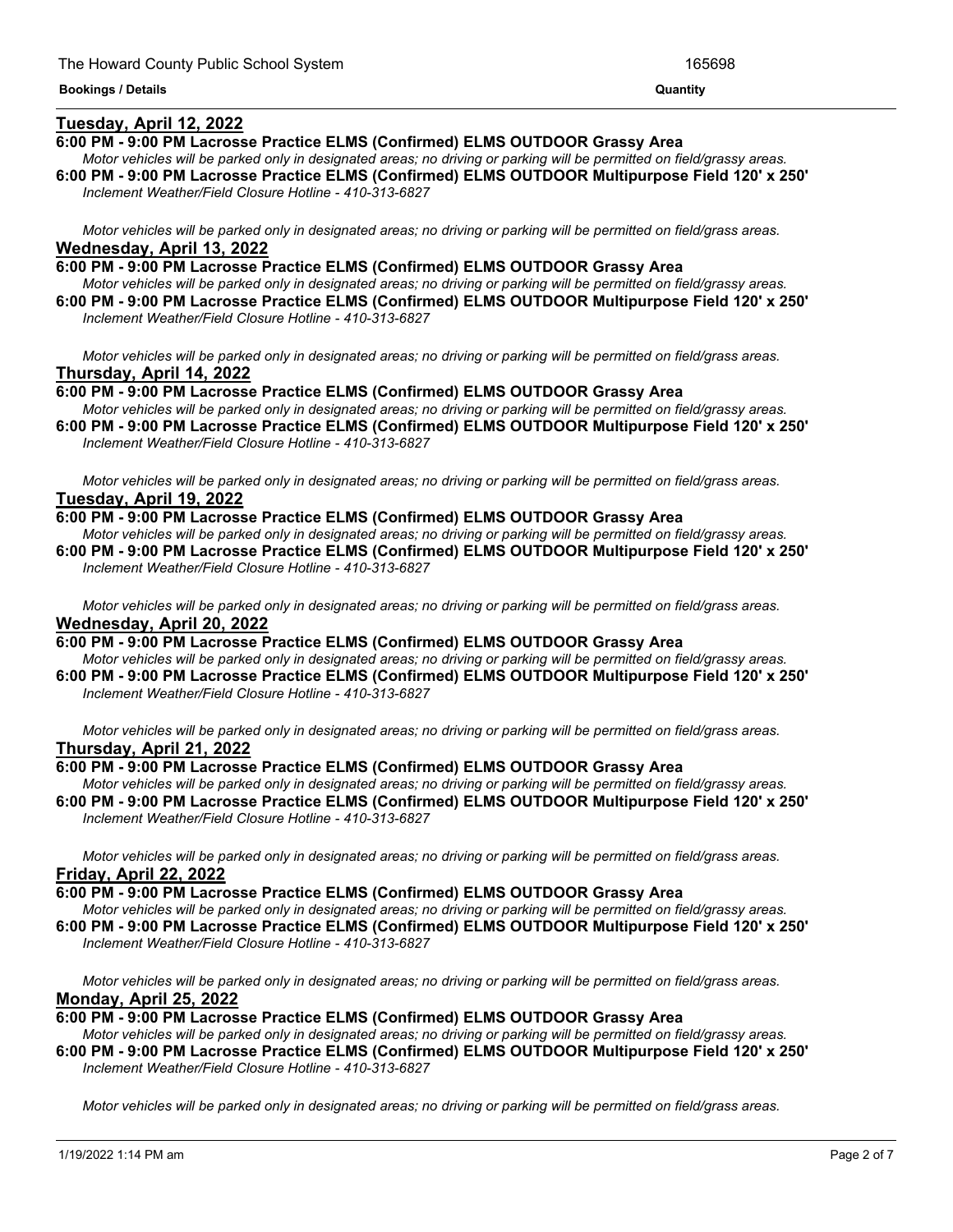#### **Tuesday, April 26, 2022**

#### **6:00 PM - 9:00 PM Lacrosse Practice ELMS (Confirmed) ELMS OUTDOOR Grassy Area**

Motor vehicles will be parked only in designated areas; no driving or parking will be permitted on field/grassy areas. **6:00 PM - 9:00 PM Lacrosse Practice ELMS (Confirmed) ELMS OUTDOOR Multipurpose Field 120' x 250'**

<u> 1989 - Andrea San Andrea San Andrea San Andrea San Andrea San Andrea San Andrea San Andrea San Andrea San An</u>

*Inclement Weather/Field Closure Hotline - 410-313-6827*

Motor vehicles will be parked only in designated areas; no driving or parking will be permitted on field/grass areas. **Wednesday, April 27, 2022**

**6:00 PM - 9:00 PM Lacrosse Practice ELMS (Confirmed) ELMS OUTDOOR Grassy Area** Motor vehicles will be parked only in designated areas; no driving or parking will be permitted on field/grassy areas. **6:00 PM - 9:00 PM Lacrosse Practice ELMS (Confirmed) ELMS OUTDOOR Multipurpose Field 120' x 250'** *Inclement Weather/Field Closure Hotline - 410-313-6827*

Motor vehicles will be parked only in designated areas; no driving or parking will be permitted on field/grass areas. **Thursday, April 28, 2022**

**6:00 PM - 9:00 PM Lacrosse Practice ELMS (Confirmed) ELMS OUTDOOR Grassy Area** Motor vehicles will be parked only in designated areas; no driving or parking will be permitted on field/grassy areas. **6:00 PM - 9:00 PM Lacrosse Practice ELMS (Confirmed) ELMS OUTDOOR Multipurpose Field 120' x 250'**

*Inclement Weather/Field Closure Hotline - 410-313-6827*

Motor vehicles will be parked only in designated areas; no driving or parking will be permitted on field/grass areas. **Friday, April 29, 2022**

**6:00 PM - 9:00 PM Lacrosse Practice ELMS (Confirmed) ELMS OUTDOOR Grassy Area** Motor vehicles will be parked only in designated areas; no driving or parking will be permitted on field/grassy areas. **6:00 PM - 9:00 PM Lacrosse Practice ELMS (Confirmed) ELMS OUTDOOR Multipurpose Field 120' x 250'** *Inclement Weather/Field Closure Hotline - 410-313-6827*

Motor vehicles will be parked only in designated areas; no driving or parking will be permitted on field/grass areas. **Monday, May 2, 2022**

**6:00 PM - 9:00 PM Lacrosse Practice ELMS (Confirmed) ELMS OUTDOOR Grassy Area** Motor vehicles will be parked only in designated areas; no driving or parking will be permitted on field/grassy areas. **6:00 PM - 9:00 PM Lacrosse Practice ELMS (Confirmed) ELMS OUTDOOR Multipurpose Field 120' x 250'**

*Inclement Weather/Field Closure Hotline - 410-313-6827*

Motor vehicles will be parked only in designated areas; no driving or parking will be permitted on field/grass areas. **Tuesday, May 3, 2022**

#### **6:00 PM - 9:00 PM Lacrosse Practice ELMS (Confirmed) ELMS OUTDOOR Grassy Area**

Motor vehicles will be parked only in designated areas; no driving or parking will be permitted on field/grassy areas. **6:00 PM - 9:00 PM Lacrosse Practice ELMS (Confirmed) ELMS OUTDOOR Multipurpose Field 120' x 250'** *Inclement Weather/Field Closure Hotline - 410-313-6827*

Motor vehicles will be parked only in designated areas; no driving or parking will be permitted on field/grass areas. **Wednesday, May 4, 2022**

**6:00 PM - 9:00 PM Lacrosse Practice ELMS (Confirmed) ELMS OUTDOOR Grassy Area**

Motor vehicles will be parked only in designated areas; no driving or parking will be permitted on field/grassy areas. **6:00 PM - 9:00 PM Lacrosse Practice ELMS (Confirmed) ELMS OUTDOOR Multipurpose Field 120' x 250'**

*Inclement Weather/Field Closure Hotline - 410-313-6827*

Motor vehicles will be parked only in designated areas; no driving or parking will be permitted on field/grass areas. **Thursday, May 5, 2022**

#### **6:00 PM - 9:00 PM Lacrosse Practice ELMS (Confirmed) ELMS OUTDOOR Grassy Area**

Motor vehicles will be parked only in designated areas; no driving or parking will be permitted on field/grassy areas. **6:00 PM - 9:00 PM Lacrosse Practice ELMS (Confirmed) ELMS OUTDOOR Multipurpose Field 120' x 250'**

*Inclement Weather/Field Closure Hotline - 410-313-6827*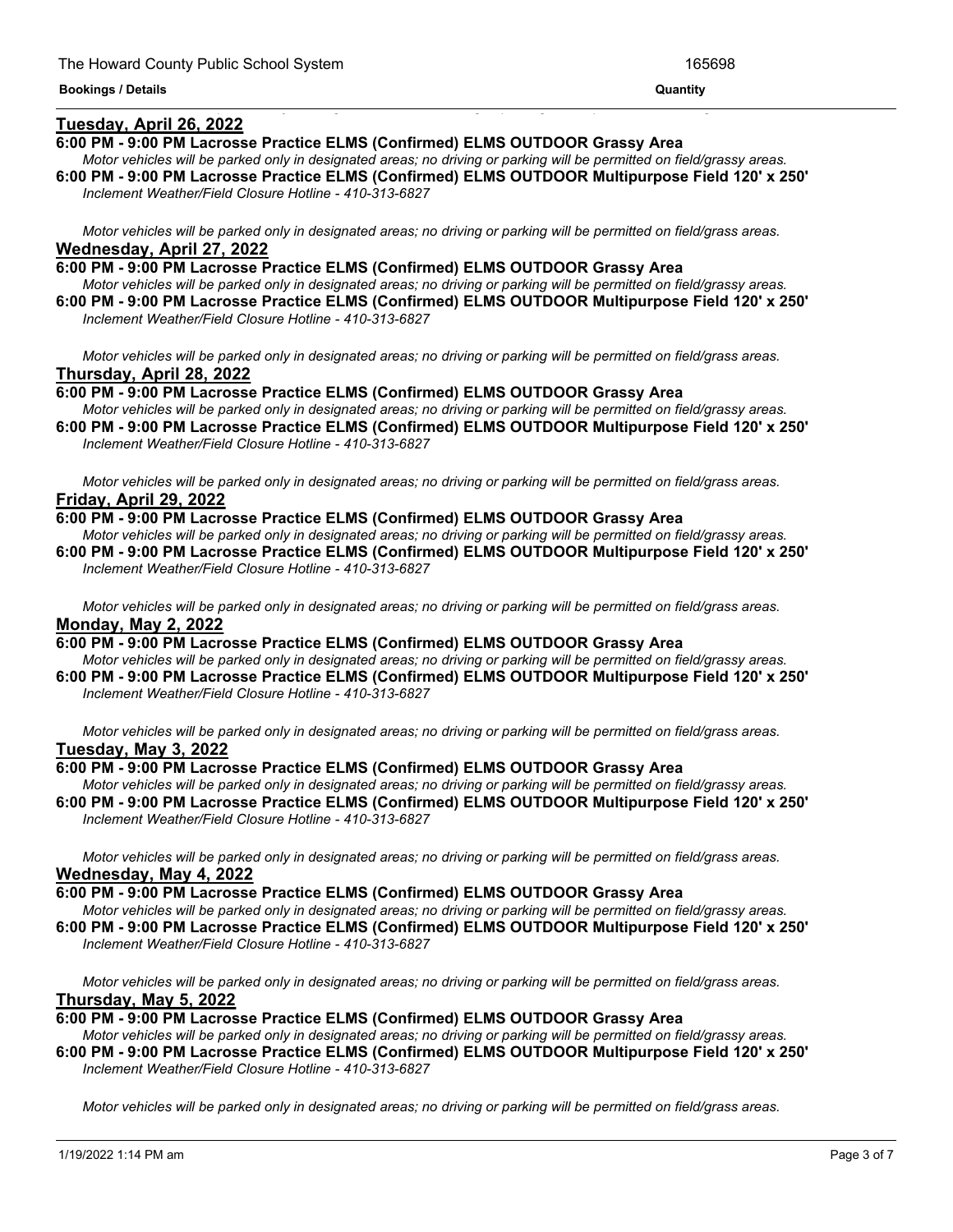#### **Friday, May 6, 2022**

#### **6:00 PM - 9:00 PM Lacrosse Practice ELMS (Confirmed) ELMS OUTDOOR Grassy Area**

Motor vehicles will be parked only in designated areas; no driving or parking will be permitted on field/grassy areas. **6:00 PM - 9:00 PM Lacrosse Practice ELMS (Confirmed) ELMS OUTDOOR Multipurpose Field 120' x 250'**

<u> 1989 - Andrea Andrea Andrea Andrea Andrea Andrea Andrea Andrea Andrea Andrea Andrea Andrea Andrea Andrea Andr</u>

*Inclement Weather/Field Closure Hotline - 410-313-6827*

Motor vehicles will be parked only in designated areas; no driving or parking will be permitted on field/grass areas. **Monday, May 9, 2022**

- **6:00 PM - 9:00 PM Lacrosse Practice ELMS (Confirmed) ELMS OUTDOOR Grassy Area** Motor vehicles will be parked only in designated areas; no driving or parking will be permitted on field/grassy areas.
- **6:00 PM - 9:00 PM Lacrosse Practice ELMS (Confirmed) ELMS OUTDOOR Multipurpose Field 120' x 250'** *Inclement Weather/Field Closure Hotline - 410-313-6827*

Motor vehicles will be parked only in designated areas; no driving or parking will be permitted on field/grass areas. **Tuesday, May 10, 2022**

**6:00 PM - 9:00 PM Lacrosse Practice ELMS (Confirmed) ELMS OUTDOOR Grassy Area** Motor vehicles will be parked only in designated areas; no driving or parking will be permitted on field/grassy areas.

**6:00 PM - 9:00 PM Lacrosse Practice ELMS (Confirmed) ELMS OUTDOOR Multipurpose Field 120' x 250'** *Inclement Weather/Field Closure Hotline - 410-313-6827*

Motor vehicles will be parked only in designated areas; no driving or parking will be permitted on field/grass areas. **Wednesday, May 11, 2022**

**6:00 PM - 9:00 PM Lacrosse Practice ELMS (Confirmed) ELMS OUTDOOR Grassy Area** Motor vehicles will be parked only in designated areas: no driving or parking will be permitted on field/grassy areas.

**6:00 PM - 9:00 PM Lacrosse Practice ELMS (Confirmed) ELMS OUTDOOR Multipurpose Field 120' x 250'** *Inclement Weather/Field Closure Hotline - 410-313-6827*

Motor vehicles will be parked only in designated areas; no driving or parking will be permitted on field/grass areas. **Thursday, May 12, 2022**

**6:00 PM - 9:00 PM Lacrosse Practice ELMS (Confirmed) ELMS OUTDOOR Grassy Area**

Motor vehicles will be parked only in designated areas; no driving or parking will be permitted on field/grassy areas. **6:00 PM - 9:00 PM Lacrosse Practice ELMS (Confirmed) ELMS OUTDOOR Multipurpose Field 120' x 250'** *Inclement Weather/Field Closure Hotline - 410-313-6827*

Motor vehicles will be parked only in designated areas; no driving or parking will be permitted on field/grass areas. **Friday, May 13, 2022**

#### **6:00 PM - 9:00 PM Lacrosse Practice ELMS (Confirmed) ELMS OUTDOOR Grassy Area**

Motor vehicles will be parked only in designated areas; no driving or parking will be permitted on field/grassy areas. **6:00 PM - 9:00 PM Lacrosse Practice ELMS (Confirmed) ELMS OUTDOOR Multipurpose Field 120' x 250'** *Inclement Weather/Field Closure Hotline - 410-313-6827*

Motor vehicles will be parked only in designated areas; no driving or parking will be permitted on field/grass areas. **Monday, May 16, 2022**

#### **6:00 PM - 9:00 PM Lacrosse Practice ELMS (Confirmed) ELMS OUTDOOR Grassy Area**

Motor vehicles will be parked only in designated areas; no driving or parking will be permitted on field/grassy areas. **6:00 PM - 9:00 PM Lacrosse Practice ELMS (Confirmed) ELMS OUTDOOR Multipurpose Field 120' x 250'** *Inclement Weather/Field Closure Hotline - 410-313-6827*

Motor vehicles will be parked only in designated areas; no driving or parking will be permitted on field/grass areas.

# **Tuesday, May 17, 2022**

**6:00 PM - 9:00 PM Lacrosse Practice ELMS (Confirmed) ELMS OUTDOOR Grassy Area**

Motor vehicles will be parked only in designated areas; no driving or parking will be permitted on field/grassy areas. **6:00 PM - 9:00 PM Lacrosse Practice ELMS (Confirmed) ELMS OUTDOOR Multipurpose Field 120' x 250'** *Inclement Weather/Field Closure Hotline - 410-313-6827*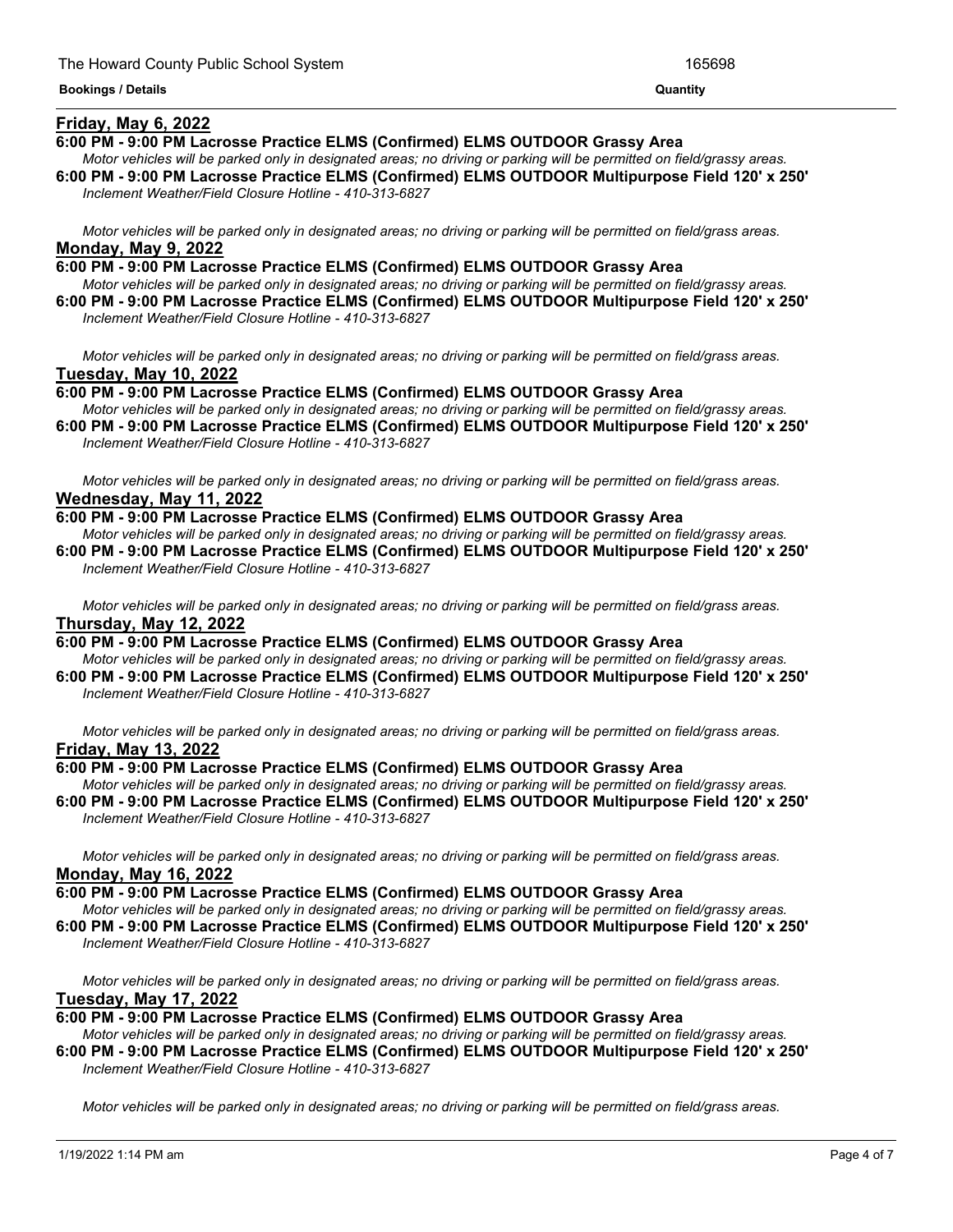#### **Wednesday, May 18, 2022**

#### **6:00 PM - 9:00 PM Lacrosse Practice ELMS (Confirmed) ELMS OUTDOOR Grassy Area**

Motor vehicles will be parked only in designated areas; no driving or parking will be permitted on field/grassy areas. **6:00 PM - 9:00 PM Lacrosse Practice ELMS (Confirmed) ELMS OUTDOOR Multipurpose Field 120' x 250'** *Inclement Weather/Field Closure Hotline - 410-313-6827*

Motor vehicles will be parked only in designated areas; no driving or parking will be permitted on field/grass areas. **Thursday, May 19, 2022**

**6:00 PM - 9:00 PM Lacrosse Practice ELMS (Confirmed) ELMS OUTDOOR Grassy Area** Motor vehicles will be parked only in designated areas; no driving or parking will be permitted on field/grassy areas. **6:00 PM - 9:00 PM Lacrosse Practice ELMS (Confirmed) ELMS OUTDOOR Multipurpose Field 120' x 250'**

*Inclement Weather/Field Closure Hotline - 410-313-6827*

Motor vehicles will be parked only in designated areas; no driving or parking will be permitted on field/grass areas. **Friday, May 20, 2022**

**6:00 PM - 9:00 PM Lacrosse Practice ELMS (Confirmed) ELMS OUTDOOR Grassy Area** Motor vehicles will be parked only in designated areas; no driving or parking will be permitted on field/grassy areas. **6:00 PM - 9:00 PM Lacrosse Practice ELMS (Confirmed) ELMS OUTDOOR Multipurpose Field 120' x 250'**

*Inclement Weather/Field Closure Hotline - 410-313-6827*

Motor vehicles will be parked only in designated areas; no driving or parking will be permitted on field/grass areas. **Monday, May 23, 2022**

**6:00 PM - 9:00 PM Lacrosse Practice ELMS (Confirmed) ELMS OUTDOOR Grassy Area**

Motor vehicles will be parked only in designated areas: no driving or parking will be permitted on field/grassy areas. **6:00 PM - 9:00 PM Lacrosse Practice ELMS (Confirmed) ELMS OUTDOOR Multipurpose Field 120' x 250'** *Inclement Weather/Field Closure Hotline - 410-313-6827*

Motor vehicles will be parked only in designated areas; no driving or parking will be permitted on field/grass areas. **Tuesday, May 24, 2022**

**6:00 PM - 9:00 PM Lacrosse Practice ELMS (Confirmed) ELMS OUTDOOR Grassy Area** Motor vehicles will be parked only in designated areas; no driving or parking will be permitted on field/grassy areas. **6:00 PM - 9:00 PM Lacrosse Practice ELMS (Confirmed) ELMS OUTDOOR Multipurpose Field 120' x 250'**

*Inclement Weather/Field Closure Hotline - 410-313-6827*

Motor vehicles will be parked only in designated areas; no driving or parking will be permitted on field/grass areas. **Wednesday, May 25, 2022**

#### **6:00 PM - 9:00 PM Lacrosse Practice ELMS (Confirmed) ELMS OUTDOOR Grassy Area**

Motor vehicles will be parked only in designated areas; no driving or parking will be permitted on field/grassy areas. **6:00 PM - 9:00 PM Lacrosse Practice ELMS (Confirmed) ELMS OUTDOOR Multipurpose Field 120' x 250'** *Inclement Weather/Field Closure Hotline - 410-313-6827*

Motor vehicles will be parked only in designated areas; no driving or parking will be permitted on field/grass areas. **Thursday, May 26, 2022**

**6:00 PM - 9:00 PM Lacrosse Practice ELMS (Confirmed) ELMS OUTDOOR Grassy Area**

Motor vehicles will be parked only in designated areas; no driving or parking will be permitted on field/grassy areas. **6:00 PM - 9:00 PM Lacrosse Practice ELMS (Confirmed) ELMS OUTDOOR Multipurpose Field 120' x 250'**

*Inclement Weather/Field Closure Hotline - 410-313-6827*

Motor vehicles will be parked only in designated areas; no driving or parking will be permitted on field/grass areas. **Friday, May 27, 2022**

**6:00 PM - 9:00 PM Lacrosse Practice ELMS (Confirmed) ELMS OUTDOOR Grassy Area**

Motor vehicles will be parked only in designated areas; no driving or parking will be permitted on field/grassy areas. **6:00 PM - 9:00 PM Lacrosse Practice ELMS (Confirmed) ELMS OUTDOOR Multipurpose Field 120' x 250'** *Inclement Weather/Field Closure Hotline - 410-313-6827*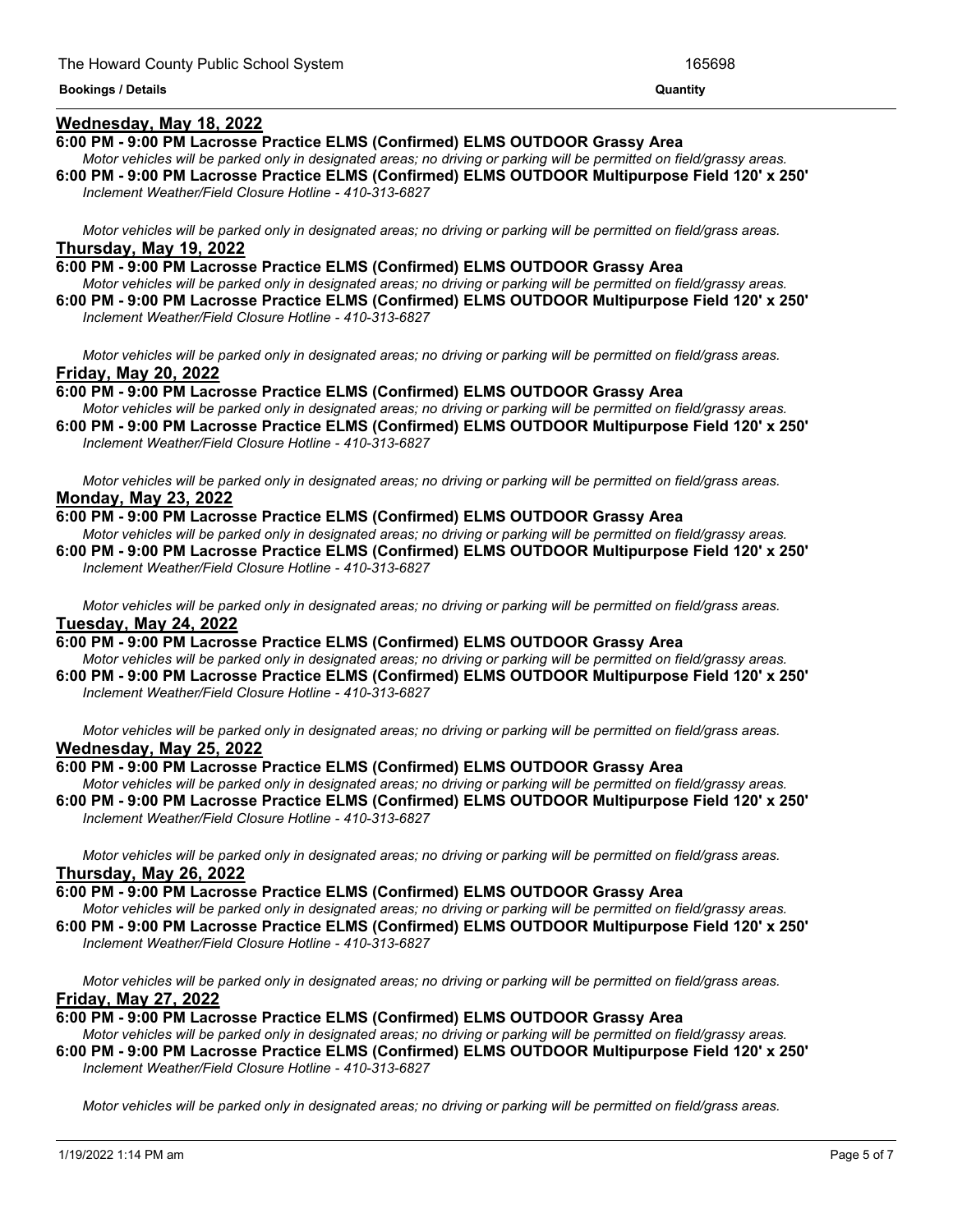#### **Tuesday, May 31, 2022**

#### **6:00 PM - 9:00 PM Lacrosse Practice ELMS (Confirmed) ELMS OUTDOOR Grassy Area**

Motor vehicles will be parked only in designated areas; no driving or parking will be permitted on field/grassy areas. **6:00 PM - 9:00 PM Lacrosse Practice ELMS (Confirmed) ELMS OUTDOOR Multipurpose Field 120' x 250'**

<u> 1989 - Andrea Andrea Andrea Andrea Andrea Andrea Andrea Andrea Andrea Andrea Andrea Andrea Andrea Andrea And</u>

*Inclement Weather/Field Closure Hotline - 410-313-6827*

Motor vehicles will be parked only in designated areas; no driving or parking will be permitted on field/grass areas. **Wednesday, June 1, 2022**

**6:00 PM - 9:00 PM Lacrosse Practice ELMS (Confirmed) ELMS OUTDOOR Grassy Area** Motor vehicles will be parked only in designated areas; no driving or parking will be permitted on field/grassy areas. **6:00 PM - 9:00 PM Lacrosse Practice ELMS (Confirmed) ELMS OUTDOOR Multipurpose Field 120' x 250'**

*Inclement Weather/Field Closure Hotline - 410-313-6827*

Motor vehicles will be parked only in designated areas; no driving or parking will be permitted on field/grass areas. **Thursday, June 2, 2022**

**6:00 PM - 9:00 PM Lacrosse Practice ELMS (Confirmed) ELMS OUTDOOR Grassy Area** Motor vehicles will be parked only in designated areas; no driving or parking will be permitted on field/grassy areas.

**6:00 PM - 9:00 PM Lacrosse Practice ELMS (Confirmed) ELMS OUTDOOR Multipurpose Field 120' x 250'** *Inclement Weather/Field Closure Hotline - 410-313-6827*

Motor vehicles will be parked only in designated areas; no driving or parking will be permitted on field/grass areas. **Friday, June 3, 2022**

**6:00 PM - 9:00 PM Lacrosse Practice ELMS (Confirmed) ELMS OUTDOOR Grassy Area**

Motor vehicles will be parked only in designated areas; no driving or parking will be permitted on field/grassy areas. **6:00 PM - 9:00 PM Lacrosse Practice ELMS (Confirmed) ELMS OUTDOOR Multipurpose Field 120' x 250'** *Inclement Weather/Field Closure Hotline - 410-313-6827*

Motor vehicles will be parked only in designated areas; no driving or parking will be permitted on field/grass areas. **Monday, June 6, 2022**

**6:00 PM - 9:00 PM Lacrosse Practice ELMS (Confirmed) ELMS OUTDOOR Grassy Area** Motor vehicles will be parked only in designated areas; no driving or parking will be permitted on field/grassy areas.

**6:00 PM - 9:00 PM Lacrosse Practice ELMS (Confirmed) ELMS OUTDOOR Multipurpose Field 120' x 250'** *Inclement Weather/Field Closure Hotline - 410-313-6827*

Motor vehicles will be parked only in designated areas; no driving or parking will be permitted on field/grass areas. **Tuesday, June 7, 2022**

#### **6:00 PM - 9:00 PM Lacrosse Practice ELMS (Confirmed) ELMS OUTDOOR Grassy Area**

Motor vehicles will be parked only in designated areas; no driving or parking will be permitted on field/grassy areas. **6:00 PM - 9:00 PM Lacrosse Practice ELMS (Confirmed) ELMS OUTDOOR Multipurpose Field 120' x 250'** *Inclement Weather/Field Closure Hotline - 410-313-6827*

Motor vehicles will be parked only in designated areas; no driving or parking will be permitted on field/grass areas. **Wednesday, June 8, 2022**

**6:00 PM - 9:00 PM Lacrosse Practice ELMS (Confirmed) ELMS OUTDOOR Grassy Area**

Motor vehicles will be parked only in designated areas; no driving or parking will be permitted on field/grassy areas. **6:00 PM - 9:00 PM Lacrosse Practice ELMS (Confirmed) ELMS OUTDOOR Multipurpose Field 120' x 250'** *Inclement Weather/Field Closure Hotline - 410-313-6827*

Motor vehicles will be parked only in designated areas; no driving or parking will be permitted on field/grass areas. **Thursday, June 9, 2022**

**6:00 PM - 9:00 PM Lacrosse Practice ELMS (Confirmed) ELMS OUTDOOR Grassy Area**

Motor vehicles will be parked only in designated areas; no driving or parking will be permitted on field/grassy areas. **6:00 PM - 9:00 PM Lacrosse Practice ELMS (Confirmed) ELMS OUTDOOR Multipurpose Field 120' x 250'** *Inclement Weather/Field Closure Hotline - 410-313-6827*